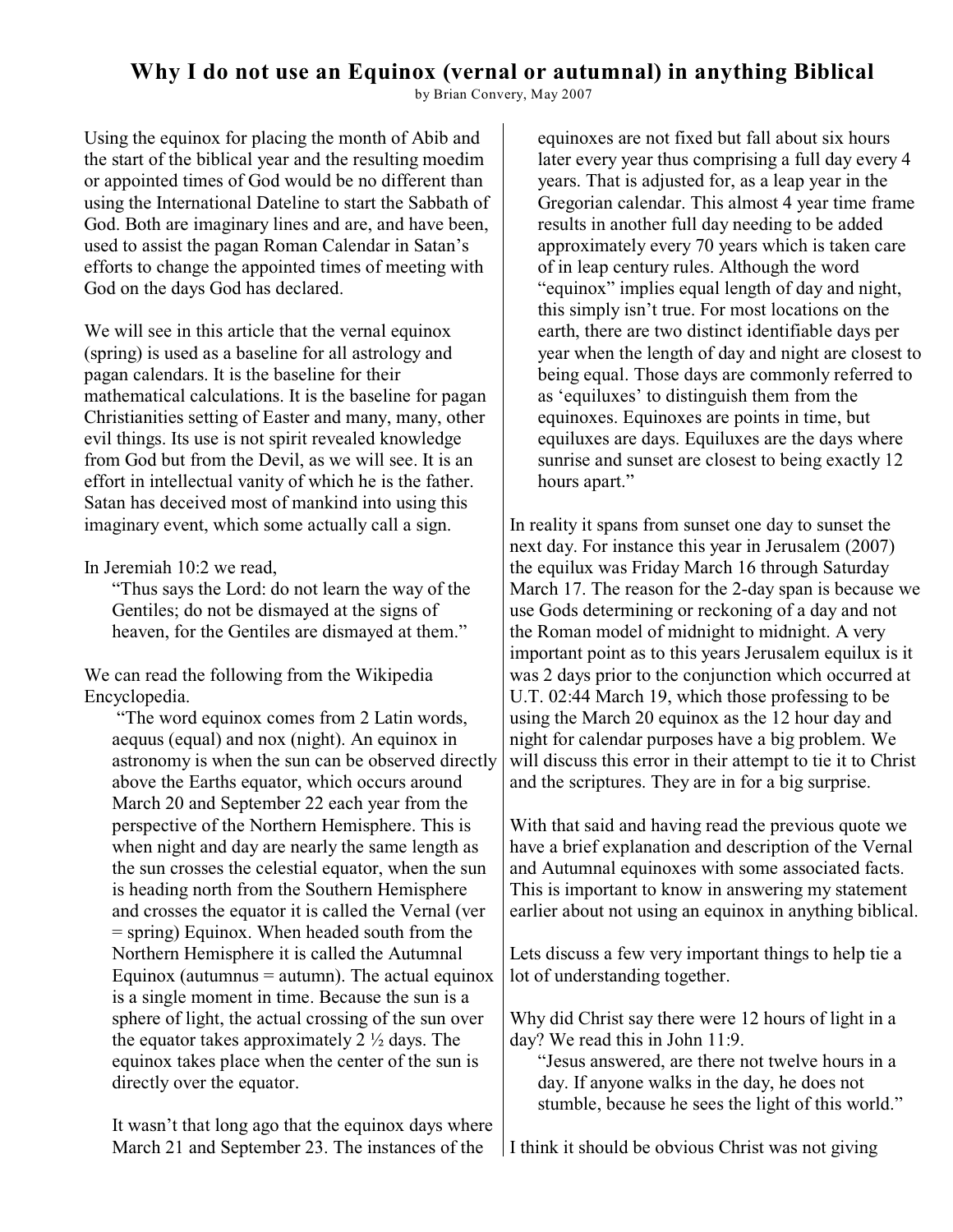instruction as to the Roman rendering of a day. Nor was He saying each day had 12 hours of sunlight in it. As the functioning half of the creation team He clearly understood all things astronomical (not astrological) for He had made all that was made as the Word. Scripture clearly defines a day as starting and ending at sunset. The length of daylight and darkness vary on every day except 2 in the solar year. So why on earth did Christ say, "are there not 12 hours in the day"?

He didn't. He would have to be completely lying or deceived to think and say that. So what needs to be corrected? Strongs says the Greek here for "the" is #3588. It can mean a lot of things.

"The definite article; the (sometimes to be supplied at others omitted, in English idioms): the, this, that, one, he, she, it, etc."

So here we see Christ is talking about a specific day not every day with the use of #3588 as "this". It should be translated "this day" in English to carry its true intent. That day would only happen on 2 days in any given year in any given location. Not one of them is exactly the same. God tells us His focus is on Israel from the beginning of the year until the very end of the year in Duet 11:12. So the obvious question we need to ask is, was Christ referring to the location He was standing at or one located more than 2,000 miles away somewhere on the equator?

Let me answer that. It would be idiotic to assume He was talking about anything other than where He was standing. No equator involved! He was talking about His location, which was relevant to teaching His disciples. They had no concept or need for anything such as an equator. Christ was referring to one of the 2 equiluxes, which occur in Israel each solar year. I mentioned earlier that the "spring" equilux occurred between March 16 and 17 there. That's obviously earlier than the 12-hour break at the equator or the vernal equinox. So how do we know this day Christ was referring to was in the "spring" of the year in the Northern Hemisphere and which always occurs before Passover? Read the text in John 11 and 12 to see the context and the time setting. John 11:55 tells us it was just prior to the Passover. No, Christ was not talking about some moment in time located over 2,000 miles away, which would not even happen for days to come. He was talking about the very day they were about. He

just pinpointed the exact day astronomically speaking that He was talking in. There is a reason for this, which we will not discuss at this time for it will take us off on another study. All this should be very easy to grasp with profound consequences for those who profess a late Passover this year based on the vernal equinox, which by the way is not mentioned anywhere in scripture. This years, 12-hour day took place 2 full days prior to the no moon (conjunction) let alone the visible sign of the new moon. I am not going to kick a sleeping dog on this point but I do hope they wake up to it. The use of the true biblical 12 hour day would have at least have had them keeping the holy days in the same agricultural season as we are rather than keeping them out of season by following the satanic practice of using the imaginary line, and the moment in time, 12 hour day. If you were to use one of the star chart programs, "Sky Gazer, Guide to the Heavens," like Steve Bruns has, you can even know what day was the equilux in Jerusalem in 31 AD. It was March 18- 19. That is the same sequence of time as today for the equinox occurred on March 23 back then. No, Christ never used an imaginary line running across the center of the earth to define a 12-hour day in Israel!

Today brethren are faced with every kind of wind of doctrine, just as they always have been. Unfortunately today it's in our faces at every turn due to technology. The doctrine which states the biblical year can't start until the new moon after the vernal equinox is a Satanic lie which is derived by him to change times and seasons. The sun is not used to determine the start of a biblical year, but is used to start almost every pagan calendar in use today and in the past.

Why are we being bombarded with erroneous teachings like this at the end of the age? The answer should be simple to all and I hope all will have a better understanding of it after this article is read.

Scripture teaches us that if we intend to worship the Father in spirit and truth we are to do so as to His commands, as to His appointed times. We are to use Gods biblical lunar/agricultural based calendar, and not a lunar/solar based one used by confused peoples of the earth. The pagans have used the lunar/solar one as far back in time as we can research. God declared a difference for His people. We must not bite of Satan's fruit of the tree of the knowledge of good and evil.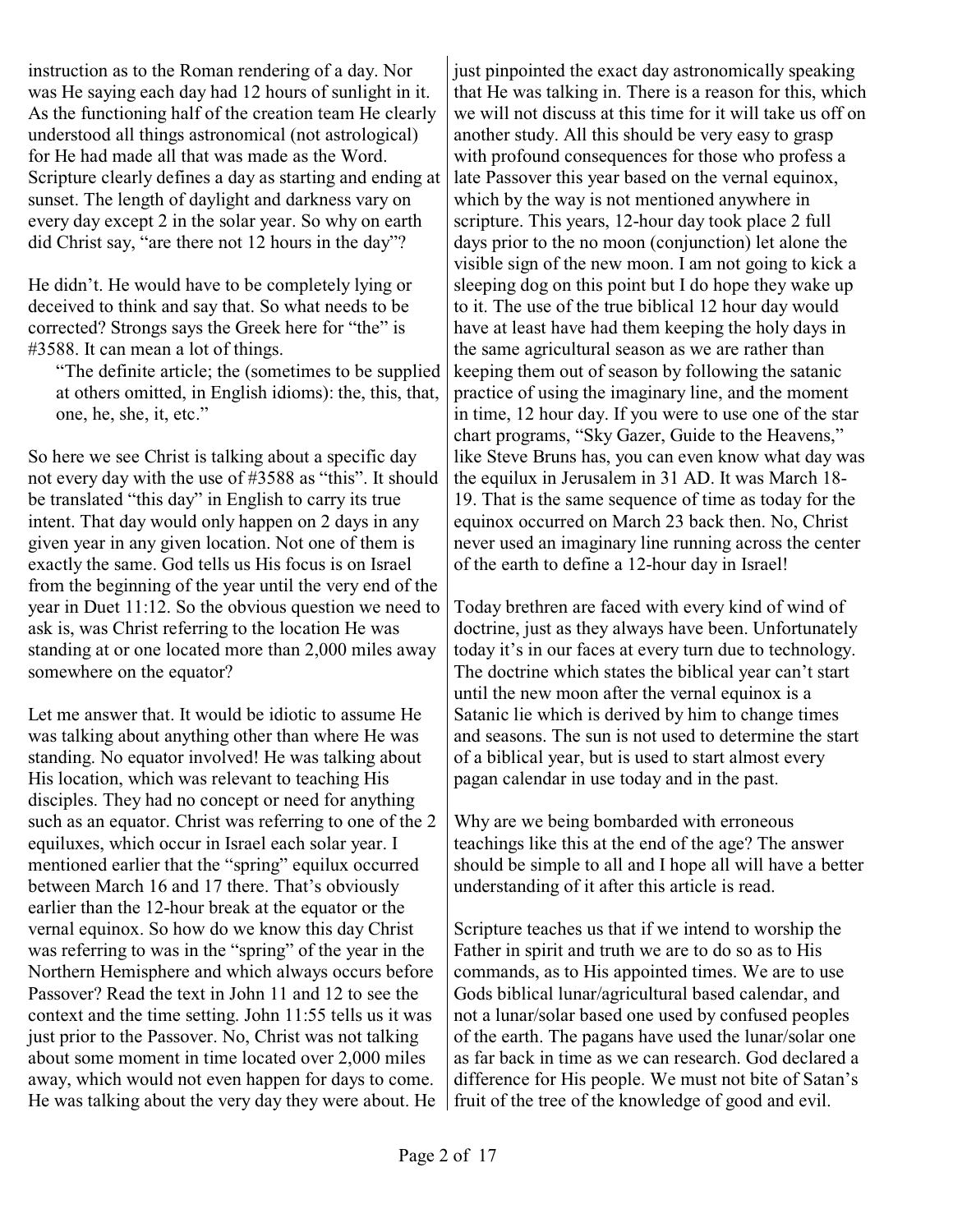So where does this equinox teaching come from and why was it necessary for its users to use it in their pagan religious practices and observances? And why have the deceived Christian sects (Catholic, Protestant, etc) adopted its use in determining their holy days?

Two very important questions that we will answer, but first lets move into it by discussing a key component of it.

Always be cognizant to the fact that Satan has an agenda to change times and seasons so that even the elect, those called of God, may be deceived at this time. He has already accomplished the task of deceiving the whole world as Rev, 12:9 clearly states.

"So the great dragon was cast out, that serpent of old, called the Devil and Satan, who deceives the whole world, he was cast to the earth, and his angels were cast out with him".

At this time he is working overtime on those called of the Father unto His Son to try and prevent them from being chosen by Him.

So lets build upon a factual and historical record further before we answer my opening statement from scripture, from the word of God.

The International Standard Bible Encyclopedia has a lot to say about the subject of astronomy and astrology and its relevance to religion and the bible. Following are some informative quotes from it.

"In the ancient Near East both individual stars and constellations were considered gods, but Israel, of course, was forbidden to worship them (Dt. 4:19). Thus throughout the O.T. occur strong polemics against all forms of astrology and star worship".

So what is astrology? A simple definition follows. "Greek astron = star and logos = meaning. The study of the professed effect of heavenly bodies on human personality and affairs."

There are literally thousands of publications on the subject. Continuing from the ISBE.

"Both astronomy and astrology are concerned with the heavenly bodies. Astronomy classifies the laws of their movements and nature, while astrology looks for intelligible meaning in their relationships | The zodiac is the imaginary equal division of the

to people and things on earth. Of the many methods of attempting to discover the future by technical methods, astrology has been the most persistent among the civilized peoples, although it is matched by the consultation of clairvoyants and mediums who claim to be able to foresee the future.

Modern astrology is based on exact mathematics (that's important). If a person supplied the precise data of the time and place of his birth to any number of trained astrologers, each would produce a basically identical horoscope, showing the position of the sun, moon, and planets in relation to the birth of the person in question. The astrologer does not observe the heavens himself, (because the signs are not the same as the tables due to precession of the equinox) but uses detailed technical tables (which were developed long ago), which he adjusts according to the latitude and longitude of the place of birth. Indeed, actual observance would be misleading since the signs of the zodiac (which is divided into twelve equal segments for the placing of the sun, moon, and planets) have gradually changed their position down through the ages.

Although each astrologer would produce the same basic horoscope, the interpretations might differ. The astrologer holds that the position of the planets in the zodiac, and their angles to each other, both at the moment of birth and from day to day, indicate the helpful or hampering influences in the individuals life. Here there is obviously room for a variety of interpretations. Astrologers are divided over whether the planets actually exert an influence or whether they are merely indicators of how a person of a particular temperament is likely to fare."

Dismayed by the signs of heaven is actually an understatement isn't it. What is important to our understanding and use of the subject of the signs of heaven is the simple understanding between astronomy and astrology. Astronomy is useful while astrology is pure evil and very dangerous.

The key component or tool of astrology is the zodiac.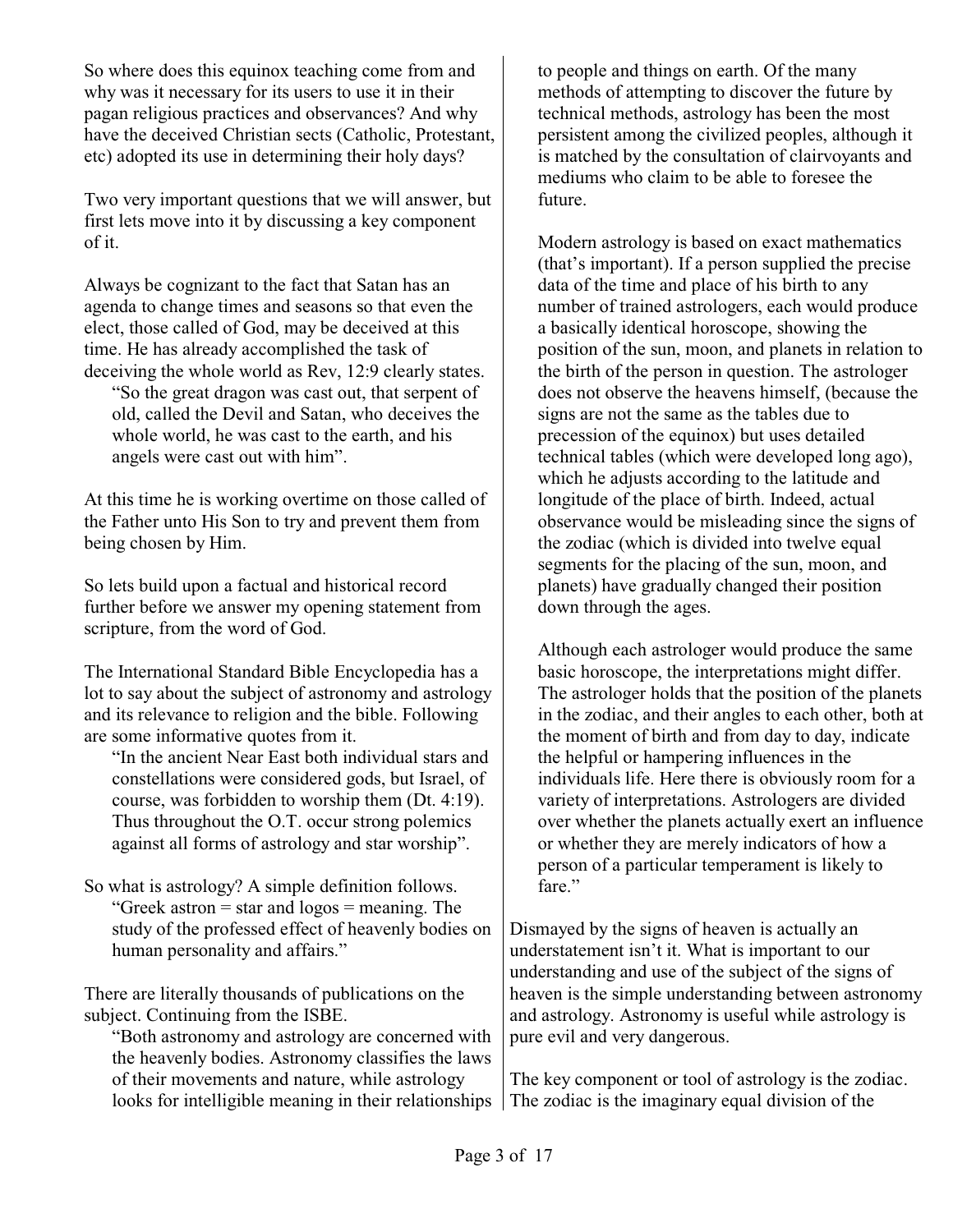heavens into 12 parts. Each has a dominant constellation in it and is named for it. This pagan calendric devise is completely mathematical in nature and is solar based. Once again, imaginary lines and times. The use of the zodiac is ancient. It developed into its present state once man was able to produce a mathematics, which allowed him to calculate the necessary equations for its measurements as to such things as the annual circuits of the sun, moon, etc. History can't precisely nail down its first use but it does tell us it was transferred to the Babylonians from the Persians. It is also a matter of recorded history that some Jewish sects absorbed its use while in Babylonian captivity contrary to Gods instructions. The Greeks wholeheartedly ate it up, expanded upon it, and propagated it throughout the known world.

This dividing of the heavens into 12 segments needed a baseline from which to operate. We can trace the modern version of the zodiac to its establishment, as we will see shortly. The baseline was not available for mans use until he developed the necessary math skills to calculate it. The baseline and the segments are a product of mans mind influenced by the Devil. Just as one cannot see pi squared, neither can one see the mathematical baseline, or for that matter, the dividing lines of the zodiac. However, man can see the sun setting below the horizon, the light of the first crescent moon, and the ripening barley. The originators of the zodiac used their much improved math skills to calculate the imaginary points and signs of their zodiac. You will see in almost all ancient depictions of zodiacs the sun god in the center of them.

I suggest you look up one of the Jewish sect versions. They are usually a circle with the twelve zodiacal signs (Gemini, Pisces, etc) indicating solar months. The center of the circle houses a sun god, a chariot, and stars while in the four corners are figures representing four seasons, which these cultists conscripted and perverted the meaning of the Hebrew word tequfa for describing them. You can view one in the ISBE.

A little research will show that these pagan religions used this knowledge of the combined movements of the sun and stars for ungodly purposes. They believe that the movements of the sun, moon, planets, and stars through the zodiac hold the secrets of their future and that they can actually interpret them for the

purpose of directing ones life. One of the many results of this satanic deception is called a horoscope. It is determined by ones birthplace found under one of the 12 divisions of the heavens supposedly, for that actually doesn't take place for the tables predate us by centuries in many cases and thus from a different age or zodiac division.

It is very sad to see some called of God falling into this labyrinth of deceit. They say they do not believe in horoscopes and such but still use the baseline of the zodiac for calendar purposes. It is an unholy instrument of understanding and should never be any part of our worship of the Father in spirit and truth. God says,

"Take heed to yourself (very personal) that you are not ensnared to follow them, (the pagans) after they are destroyed from before you, and that you do not, inquire after their gods, saying; how did these nations serve their gods, I also will do likewise. You shall not worship the Lord your God in that way."(Deut 12:30-31)

So how are brethren doing this?

By using the pagan mathematical baseline of the zodiac to establish when the start of Gods biblical year begins. It should not come as any big surprise to any of us that this magical, mathematical baseline of the zodiac is the vernal equinox. God had never instructed mankind to use such a thing. The father of all lies, Satan the devil did! It can be classified as part of the forbidden understanding of the tree of the knowledge of good and evil. It was and is completely unnecessary knowledge in our worship of God the Father. Satan has used this and other degenerate knowledge to confuse mankind in general and specifically target those called of God at the end of the age.

Lets follow some of its progression as recorded in history.

It didn't take the devil long to inject and infect early Christianity with this filthy spiritual virus. It became official doctrine in a confused Christian faith in 325 AD.

"A Sunday date was selected, instead of Nisan 14 (which can fall on any day of the week). Eusebius' Life of Constantine, book 3, chapter 18, records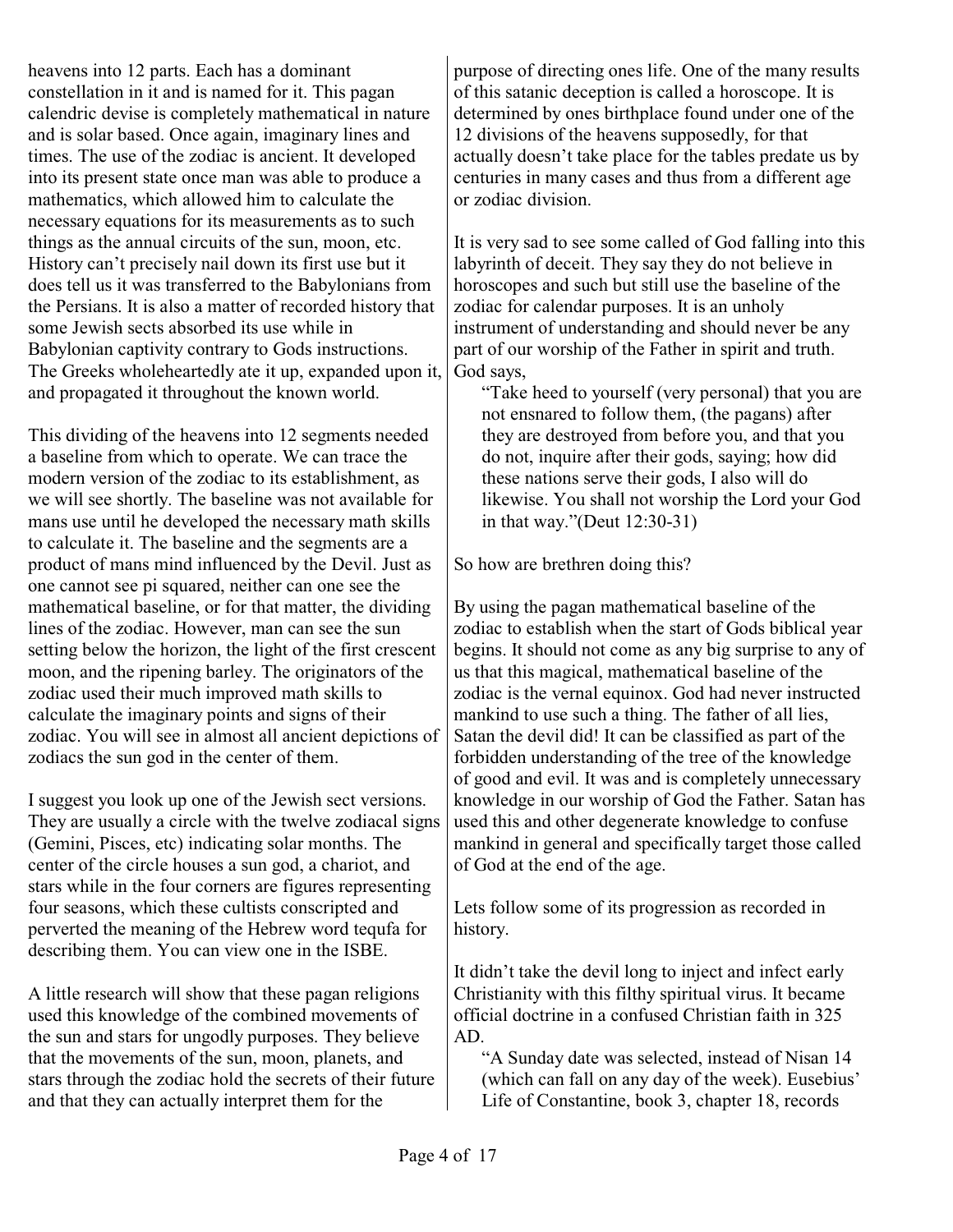Constantine the Great as writing, 'It appears an unworthy thing that in the celebration of this most holy feast we should follow the practice of the Jews, who have impiously defiled their hands with enormous sin, and are therefore, deservedly afflicted with blindness of soul… Let us then have nothing in common with the detestable Jewish crowd; for we received a different way."

They sure did. Look what they received.

"Philip Schaff's, History of the Christian Church, volume 3, section 79 says, 'at Nicaea, therefore, the Roman and Alexandrian usage with respect to Easter triumphed, and the Judaizing (as they called it) practice of the Quartodecimanians, who always celebrate Easter on the fourteenth of Nisan, became thenceforth a heresy.

A peculiar offshoot of the Quartodecimanians was the rigidly ascetic (as they term them) Audians, who likewise held that the Passover must be kept at the very same time (not after the same manner) with the Jews, on the fourteenth of Nisan, and for their authority appealed to their edition of the Apostolic Constitutions."

The Audians were a fourth century sect of Christianity, which were named after their leader, Audius or Audaeus. They actually held many correct scriptural beliefs which the new Christian hierarchy deemed heresy and subsequently revised the historical record to put them into a bad light. Imagine that! Just two examples before we continue with Constantine's "new way". The first was mentioned above as to not keeping the 14<sup>th</sup> Passover and the second is what the Catholics called, anthropomorphism, which simply means, God has a head, arms, legs, etc. In other words the Audians believed as we do that Elohim looks like us and we like Them. "Let Us make man in Our image, after Our likeness." The Catholics teach that isn't true. In fact they say just because the scriptures frequently describe Elohim as having hands, feet, a head, etc., is meaningless for Elohim uses these as only descriptive for necessary functions so we can understand the divine operations under the names of human parts because our minds can't understand immaterial ideas (they should read 1 Cor. 2:10-16).

So continuing with our quotes as to the spread of

Satan's spiritual virus.

"Quartodecimanism (fourteenthism derived from Latin) refers to the practice of fixing the celebration of Passover for Christians on the fourteenth day of Nisan in the Old Testament Hebrew Calendar, (for example Lev 23:5, in Latin Quarta decima). This was the original method of fixing the date of the Passover, which is to be a perpetual ordinance."

Now just what do you think the Roman and Alexandrian churches did to replace the calendar of the OT scriptures which was mentioned in a previous quote?

"That Rome, afterwards as before, fixed the vernal equinox, the terminus a quo of the Easter full moon, on the  $18<sup>th</sup>$  of March, while the Alexandria placed it correctly on the 21<sup>sty</sup>

Here we see both Rome and Alexandria used the vernal equinox in their anti-god calendars to start the beginning of their festival seasons. They decided instead of a  $14<sup>th</sup>$  Passover derived from the OT calendar they would have Easter fall on the Sunday following the full moon (Passover always falls on a full moon) following the vernal equinox. Rome actually had the wrong calculation for the vernal equinox, and most used the Alexandrian one.

The persecution of brethren, which resulted from the First Council of Nicaea, will once again raise its filthy head. Just think we are Quartodecimanians to the Catholic Church. We actually have a very long and noble heritage. The Audians were still found in 380 AD in and around Antioch still practicing their beliefs in spite of severe persecution as heretics.

It is very important that we look into the historical record to see how Satan has tried time and time again to change "times and seasons." I am sure most of us have read in times past as to the Roman Churches involvement in much of this, but it probably comes as a surprise to see the importance attributed to the Alexandria Churches activities. We are going to see how key they have been in Satan's agenda. They have been very instrumental in setting many of the Universal Churches (Catholic) doctrines. What a tangled web we are going to see. I will try to keep it short so I don't stray from our focus here but I think it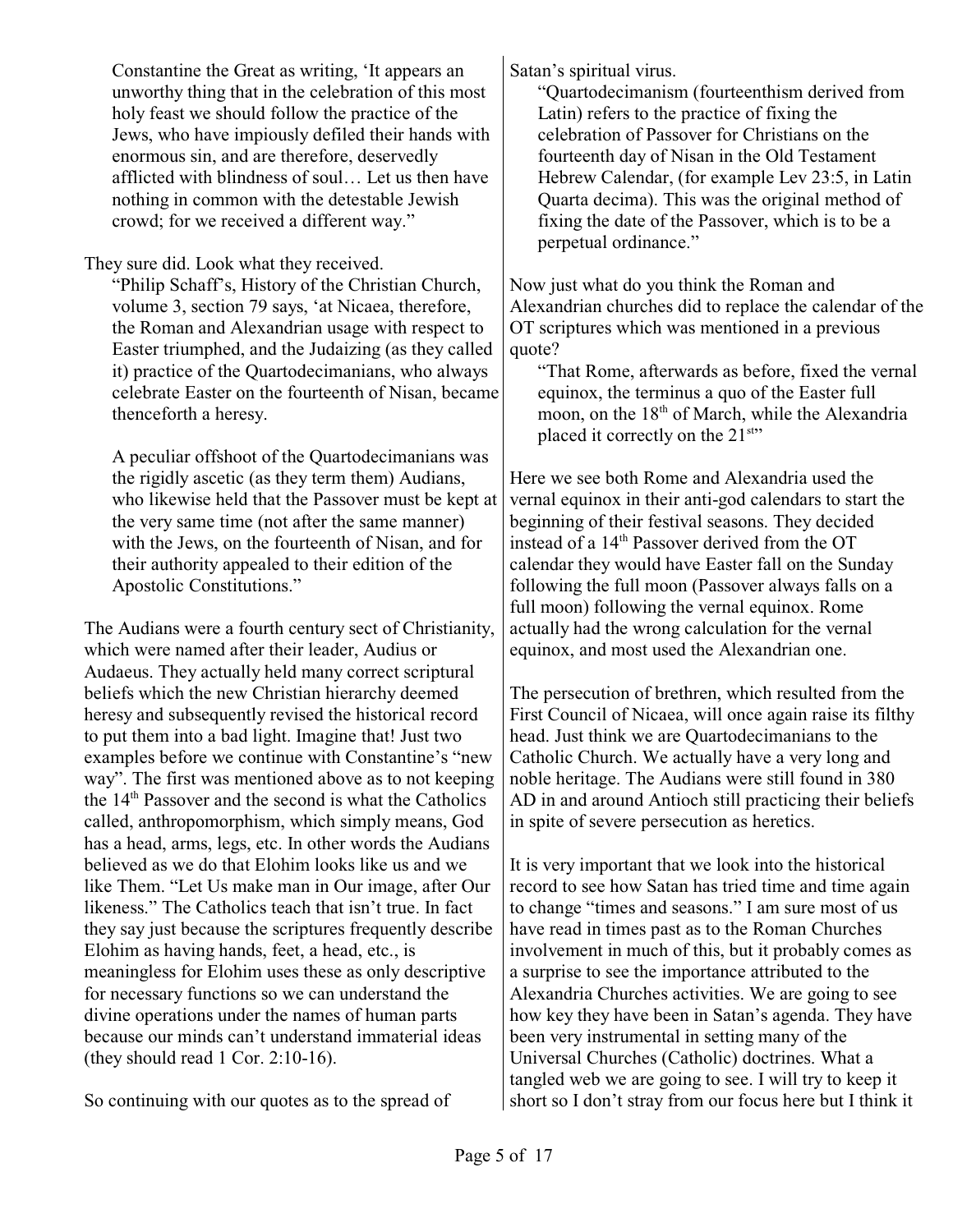is important to see some key players involved. One of the early Alexandrian Churches teachers was Clement. He was born in the middle of the  $2<sup>nd</sup>$  century or 150 AD, and died around 214 AD. He was born in or around Athens and was highly educated in pagan traditions, which permeated Greece. He traveled throughout Greece, Italy, and what we call Palestine today. He eventually ended up in Alexandria Egypt. That is not by coincidence. Alexandria had been for centuries under heavy Greek influence. Clement is noted for uniting Greek traditions (all pagan in origin) with Christian doctrine. He had a school set up for this very function. One of his famous students is Origen. The reason I bring this up will become evident. Origen was the biggest proponent of spreading what we call the Septuagint bible. For those who are not familiar with it or its origins suffice the following. It's proponents claim it is the oldest extant Greek translation of the Hebrew Bible made by Hellenistic Jews, possibly around 250 BC in Alexandria. The fairy tale (I mean legend) says a letter from Aristeas, says it was completed in 72 days by 72 translators (6 from each of the 12 tribes of Israel), for one named Ptolemy Philadelphus in Alexandria. It later incorporated the books of the Apocrypha and some of the pseudepigrapha. No copy of the original translation exists and there are many textual difficulties one might say. It is referred to by LXX. It disagrees with some key scriptures as recorded in the masoretic text, which we draw our doctrine from. For instance some Christians claim the Septuagint verses found in Lev 23 actually authorize them to keep a fixed Pentecost, which starts the count on the day after the first day of Unleavened Bread.

Again I do not want to stray from the topic but this information is important to understanding Satan's pattern of how he tries to change times and seasons. Just think the notion of the High Priest in Jerusalem sending 72 devout translators from all the tribes of Israel to pagan, hellenized, Alexandria Egypt is so preposterous it is a struggle to try and conceive who could possibly belief such a fairy tale. There are literally volumes of material written as to this point and many others, exposing the uselessness of this bible version.

These hellenized Jews are famous for attempting to rewrite the history, language, and Holy Scriptures

entrusted to Israel. Some day I will put out a study on that whole subject. The question we need to ask and answer here is, did these hellenized Jews have an influence over the Alexandrian Christians and thus their doctrines?

The answer is clearly yes! We can see Satan's fingerprints all over it. Do others actually see a link? The Wikipedia Encyclopedia has a very good article (as do many other publications) entitled, "Hebrew Calendar". It is actually one of the best I have read on the subject from a secular source. Here is an excerpt from it.

"The Ethiopic Christian computus (used to calculate Easter) describes in detail a Jewish calendar which must have been used by Alexandrian Jews near the end of the third century. These Jews formed a relatively new community in the aftermath of the annihilation (by murder and enslavement) of all Alexandrian Jews by Emperor Trajan at the end of the 115-117 Kitos War (Satan was trying to cover his tracks). Their calendar used the same epacts in nineteen year cycles that were to become canonical in the Easter computus used by almost all medieval Christians, both those in the Latin West and Hellenistic East. Only those Churches beyond the eastern border of the Byzantine Empire differed changing one epact every nineteen years causing four Easters every 532 years to differ."

I hope we hear that very loud and clear for it is extremely important to us. This supposed 19 year "time" cycle as we have heard it called in the past, is just one more tool Satan uses in his efforts to change times and seasons. We just read that the Universal Church adopted this 19-year cycle. I will venture to guess that most of us had no idea they used it in their pagan calendar calculations. This supposed 19-year alignment of the moon and sun cycles is another fairy tale but that is for another time and subject. This 19 year cycle was used by the Hellenist Jews of Alexandria and was "transferred" to the Alexandrian Church prior to the First Council of Nicaea. So now we have read that history tells us this deceived Christian Church possessed two of the spiritual infections of Satan, the 19-year cycle and the vernal equinox baseline. They used both of these in their calculations as to declaring their counterfeit Passover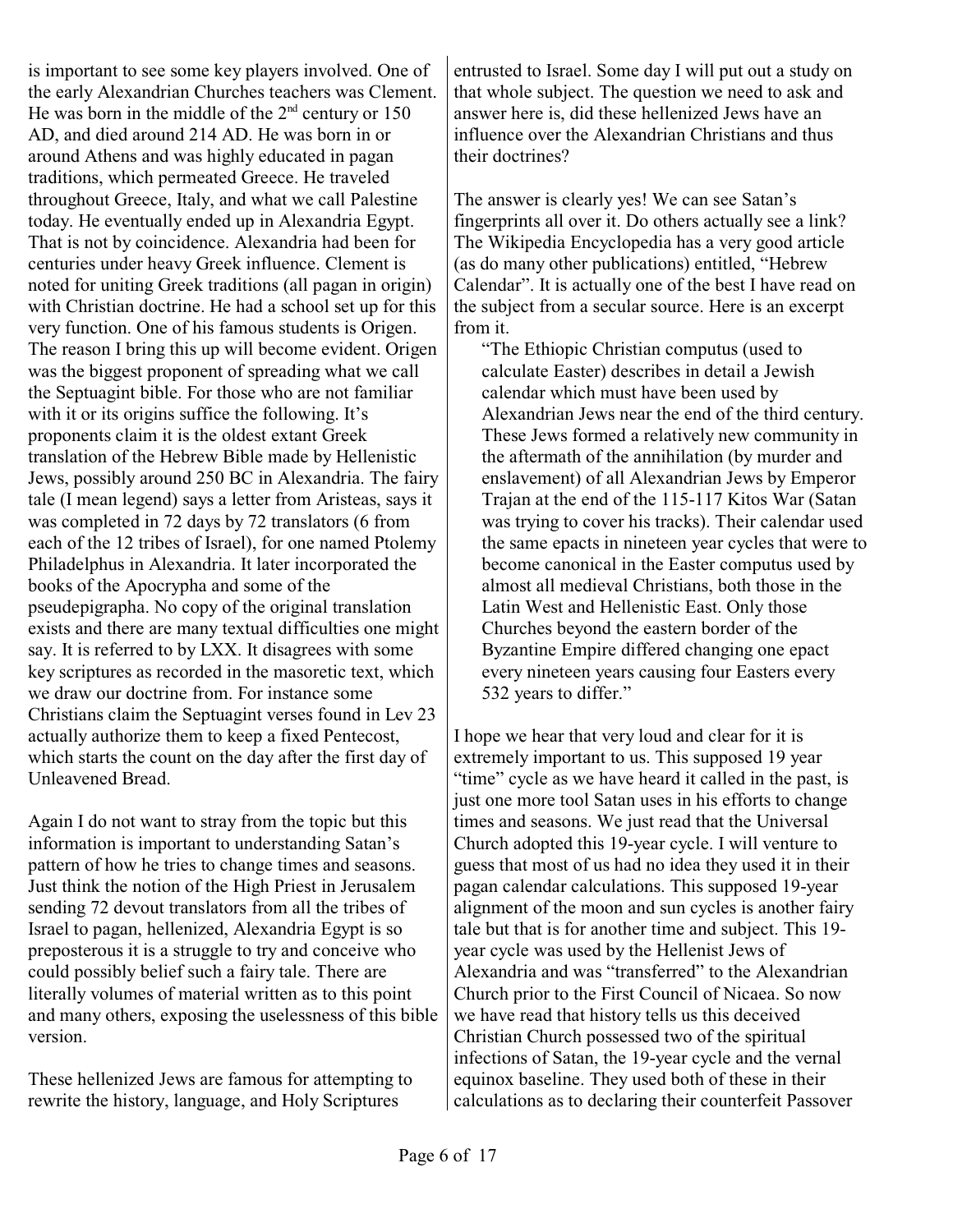called Easter. Again, it computes that Easter must not happen until after the first full moon following the vernal equinox. It is kept on the first Sunday following that event. History has told us this happened so that Easter would never fall on the "Jewish" day for Passover. Watch how all this backfires with Satan's fingerprints all over it. He used men and organizations, as he needed them, to further his agenda of changing times and seasons.

So now we have established that a completely mathematical calendar was put into place using all the pagan criteria as handed down through Babylonia to both the Hellenized Jews and the Hellenized Christians. This came together in Alexandria. It is from here that it spread throughout the rest of paganized Christianity. We should flee from all the doctrines and tools coming out of this center of Satanic learning.

The article I quoted from above on the Hebrew Calendar very accurately talks about the calendar in place prior to 70 AD (observation of the new moon and barley) and the one which evolved from 70 to 1178 AD which is currently used by most who follow Judaism and Church of God organizations. The article simply refers to the two as the "old rules" and the "new rules".

As for the Alexandrian bible and their calculations being used to set moedim or annual holy days with associated festival days we are reminded that the Talmud mentions nothing about the use of a 19-year moon/sun cycle. Such an important aspect of the Hebrew calendar would have surely been discussed in its pages, but it is not for it was never used in mainstream Judaism prior to 500 AD. That is when Satan decided to get everyone in on that unbiblical tool for changing times and seasons.

The Hebrew Calendar article states the following, "A popular tradition, first mentioned by Hai Gaon (d 1038), holds that the modern continuous calendar was formerly a secret known only to a council of sages or calendar committee, and that Patriarch Hillel 2 revealed it in 359 due to Christian persecutions. However the Talmud, which did not reach its final form until C 500 does not mention the continuous calendar or even

anything as mundane as either the nineteen year cycle or the length of any month, despite discussing the characteristics of earlier calendars. Furthermore, Jewish dates during post-talmudic times (specifically in 506 and 776) are impossible using modern rules, and all evidence points to the development of the arithmetic rules of the modern calendar in Babylonia during the times of the Geonim (seventh and eighth centuries) with most of the modern rules in place by about 820, according to the Muslim astronomer Muhammad ibn Musa al-Kwarizni."

By the way the early Muslim astronomers were some of the best known to history.

Once again, this is just one of the many historical sources which give us the facts on this issue. We do not depend on a 19-year cycle to tell us when to intercalate as the modern Jewish calendar does. Mainstream Jews didn't either until during the 8-9 centuries. Their calendar today is completely mathematical with absolutely no observation. In fact they have predetermined the length of each month just as the Gregorian calendar does. God's months are surely predetermined by Him and Him alone and revealed to us by the sign of the first crescent which happens every 29 or 30 days in Israel. The historical record tells any and all who take the time to listen to it that the traditional Jewish Rabbinical calendar of today is not a "continuous calendar" as the Jewish fable goes. The only continuity in it is from the vanity and deceit of Satan, which has infected mankind for millennia as to his tools for changing times and seasons. I often hear, and have often myself called this calendar, the Hillel Calendar, but I as well as those who currently call it such, are in error. The calendar rules put forth by Hillel 2, are very different from the modern ones. If anything it should be called the Maimonades Calendar or Rabbinical Calendar for history has Maimonades doing the final recording of the rules of the current one in use.

It is a fact that the Alexandrian Church calendar was adopted by the catholic (Universal) church at Rome to change times and seasons, and it was heavily influenced by the hellenized Alexandrian Jews calendar.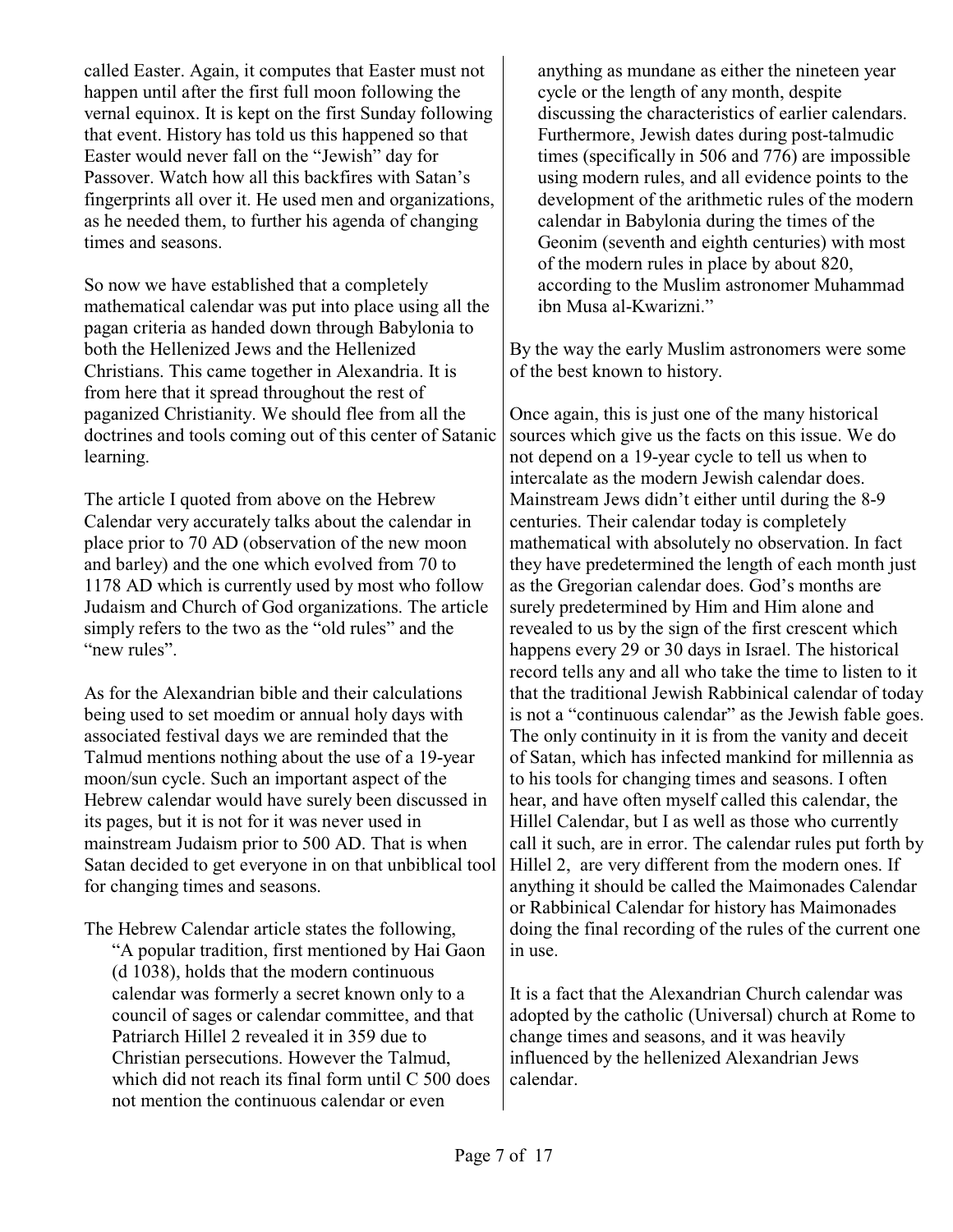As we have seen this infection of Satan eventually caught up with mainstream Judaism as well. These mainstream Jews however did very successfully preserved the OT scriptures and the old calendar rules until pagan Christianity, under Satan's influence, compelled them to do otherwise. Now they have taken on a life of their own outside of the scriptures, for they place more emphasis on Talmudic tradition and interpretation, and a mathematical, postponement riddled calendar, than on the word of God.

The nineteen-year cycle is a key to all pagan religious worship. It has been used for the same purpose, as has the vernal equinox, to change times and seasons. Man cannot contain this satanic virus!

These same Alexandrian Jews infected many with their revisionist scriptures as well. We saw earlier they are called the Septuagint or LXX bible, at least the OT sections of it. It comes as no surprise the Alexandrian Church picked up this infection as well and spread it throughout the hellenized world and then beyond. Infected scripture and infected calendar. What a combination. Satan is quite thorough in pursuit of his agenda but only to the level God allows it. There has and always will be a remnant of true believers and worshippers until the end regardless of Satan and his means of persecution.

The Alexandrian calendar calculations were adopted by the early paganized church, right down to the baseline of the zodiac, which is the vernal equinox. Pretty disgusting stuff but we have been forewarned in the pages of the bible that such things would come upon us. Everything we have covered to this point is just the tip of the historical volumes of factual information available to us. It will serve as a foundation to draw on for what we are now going to see and review in answering my statement as to why I do not use any equinox in anything biblical.

One of the best means of understanding any given subject as this is to turn to the proponents of it. Many groups of people over the ages have written and recorded what their uses (practices and beliefs) of the zodiac, vernal equinox, horoscopes, solar cycle related religious worship, etc., were. The modern proponents of such things are not secretive or bashful about telling us their thoughts or about their practices related to

them. In fact they are going about trying to convert as many as they can to their teachings. There is a mountain of such literature at hand as to this particular subject. We could not even begin to cover the volumes of books and articles written by those who profess to practice and believe in, the functions and uses of the zodiac and vernal equinox.

I have decided to use one of them as an example for summing up all the rest as to basic understanding. It is very simply and purposely written. It is very easy to understand and covers all the "high" points pertinent to this article. It is available on-line as well which makes it easily accessible to most. The author is Andrew Raymond. He writes often about many of the deep mysteries spoken to us by the planets and stars and such things. For our purposes we will be focusing on a particular chapter entitled "The Platonic Year" of his book, Secrets of the Sphinx. This particular book addresses his views on lots of religious related questions and tidbits of information, which you may find interesting as a reader.

#### The Platonic Year. *Secrets of the Sphinx*  Andrew Raymond Chapter 2 **Vernal Equinox, precession of the equinoxes, great year**

In order to uncover some of the mysteries that are shrouded in our mythological and religious symbols, including the Great Sphinx, we must look beyond our Earth year to a much longer cycle of our planet. We call this greater cycle, or one wobble of the Earth, the Platonic year in honor of the Greek philosopher Plato — whose ideas concerning the realities of the physical and metaphysical planes are still cherished by many of us who are seeking the wisdom of the ages.

(Comment: Yes, there are many who are seeking the wisdom of the ages as they call it. It is based on demonology. It is rebellious wisdom not required by God for salvation. It is counterfeit knowledge, which has absolutely nothing to do with the faith of God, which was delivered once. This counterfeit knowledge is truly metaphysical and comes from the father of all lies. The Greeks were consumed with it. In this day and age it has been fine tuned as to directing ones life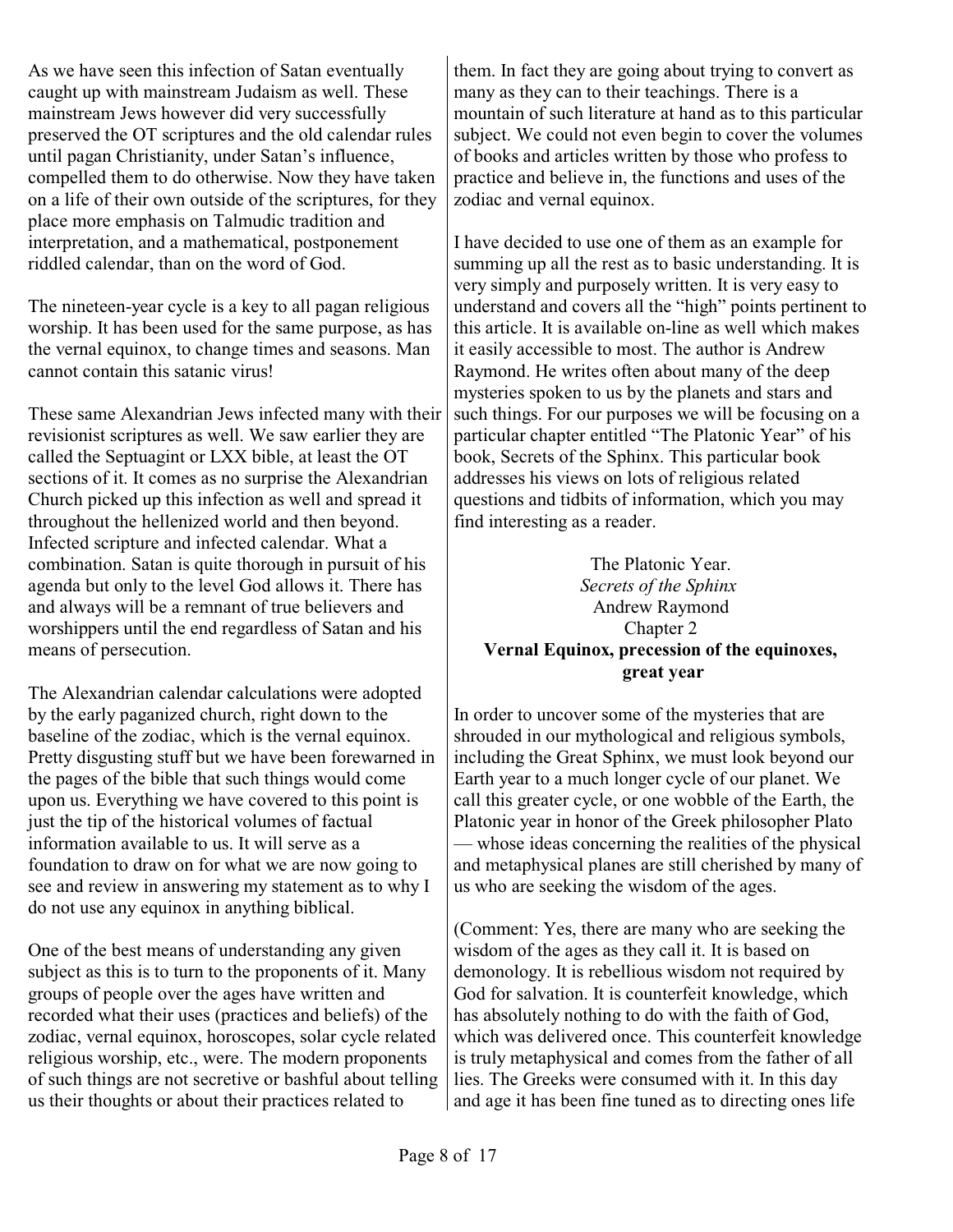from day to day.)

I am going to introduce this cycle in the simplest way possible, as we only need a general knowledge of it to comprehend the wisdom this book intends to impart. The combined gravitational effects of the sun, moon, and planets on the Earth's equatorial bulge cause the Earth's axis to sway clockwise in a slow circle, like the motion of a spinning top.

It takes 25,800 years for the Earth's axis to complete one wobble, sway, or clockwise circle. We call this 25,800-year cycle of our planet the Platonic year. It is also referred to as the *precession of the equinoxes* or the *great year* in a comprehensive dictionary. The great year is one of the longest cycles that are well known to our astronomers.

The sun's plane, which is also called the ecliptic, crosses the equator each year on March 21, the day of the Vernal Equinox. At the exact location where the sun's plane crosses the equator, the sun would be directly above the equator at high noon, and there would be no shadow cast by a perpendicular stick protruding from level ground at the equator.

In the cycle of the great year, the ecliptic intersects the celestial equator a little west from where it crossed the year before. This is known as the precession of the equinoxes. The sun, on a vernal or fall equinox, takes about 25,800 years to go all the way around the celestial equator or Zodiac and cross at the same point again.

(Comment: Yes, the equinox is the baseline for the zodiac. You can't see it for it is all mathematical. It certainly isn't a visible sign one can look into the sky to see or for that matter pick up and hold. Thus it can't be used for declaring Gods appointed times but it is a means for setting the counterfeit days of pagan practice.)

When we take an imaginary line off the Earth's North Pole axis and extend it into the heavens, we find that the line points at a star that we call Polaris, our "North Pole" star. The cycle of the Platonic year causes the line off the North Pole to scribe a circle in the heavens approximately 25,800 years long.

(Another one of those invisible lines)



Precession of the North Pole Axis *(It takes 25,800 years to complete one cycle)*

Polaris will reach the point at which it comes closest to aligning with the North Pole axis of our Earth in the year A.D. 2095. In two thousand years, because of the effects of the Platonic year, there will be no pole star, as there was no pole star two thousand years ago.

The next North Pole star after Polaris will be Al Deramin around the year A.D. 7500; later, Deneb will hold that position. Thirteen thousand years from now, the bright star Vega will be the North Pole star again, as it was the North Pole star nearly thirteen thousand years ago.

As the precession continues, Alpha Draconis, which is also known as the Dragon Star or Thuban, becomes the next North Pole star after Vega around the year A.D. 21600.

Alpha Draconis aligns closer to the North Pole axis of our Earth than all of the other pole stars in a Platonic year. It is also the only pole star in a great year to be in the exact position to shine down the Descending Passage of the Great Pyramid of Giza, because the Descending Passage is in true alignment with the North Pole axis of our planet.

In his book *The Great Pyramid Decoded*, E. Raymond Capt says, "the most precise alignment of the Dragon Star and the Great Pyramid occurred on the Vernal Equinox of the year 2141 B.C."

The imaginary line off the North Pole axis of the Earth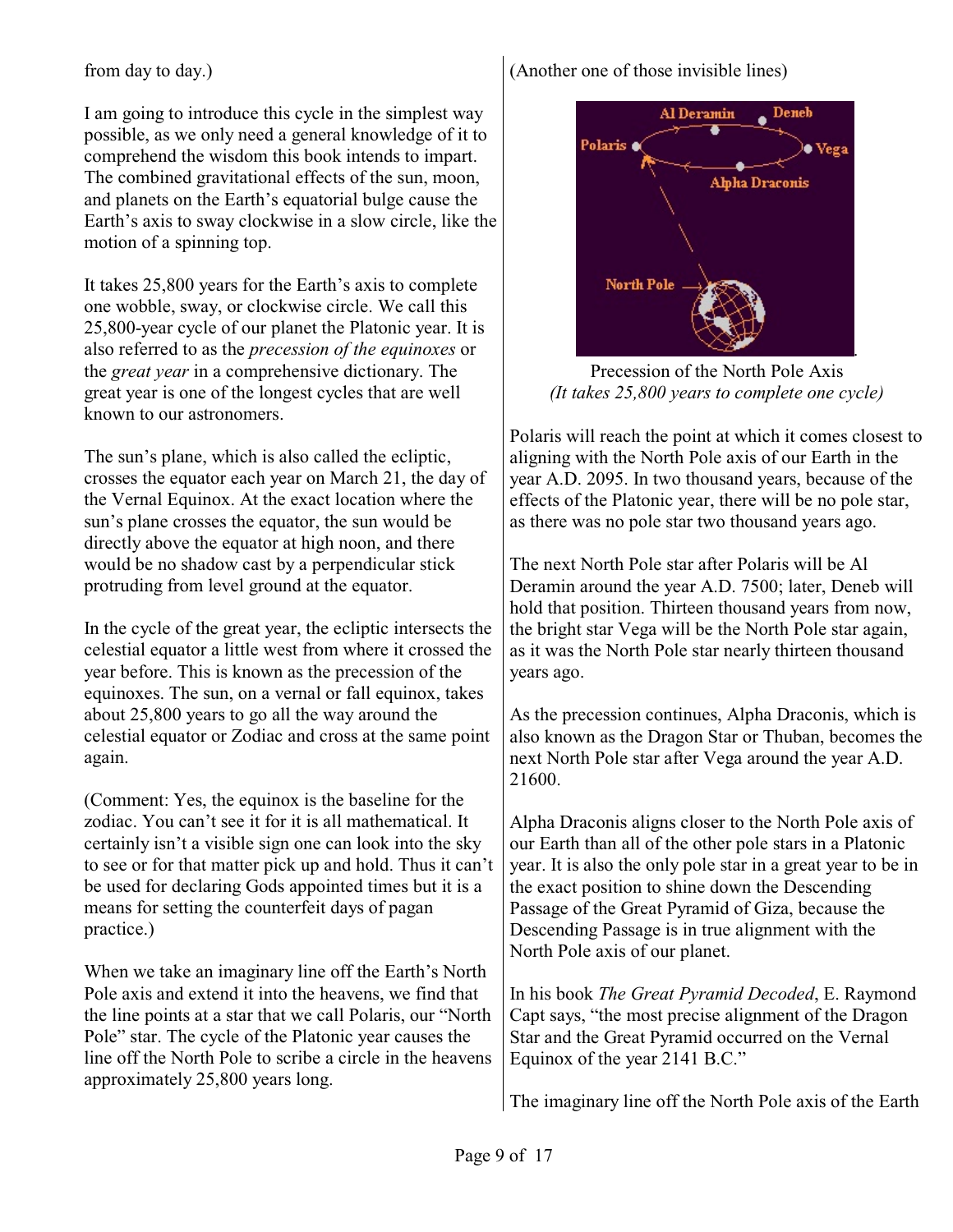moves away from Alpha Draconis as it continues to scribe its 25,800-year circle in the heavens. Around the year A.D. 27900, our North Pole axis will once again point at Polaris, where it is at this time in history.

We are going to continue learning about the Platonic year so that we can expose the secrets of the Giza Sphinx and many other ancient symbols in due time. In the meantime, don't let my planting of seeds that need time to mature, bog you down. Just keep on moving. The overall message of this book is much simpler than the medium being used to deliver it to you.

The twelve constellations of the Zodiac, that were painstakingly researched by the Greek, Hindu, Persian, Egyptian, Chaldean, Hebrew, and Chinese astronomers, create an imaginary belt in the heavens.

The Zodiacal circle formed by these constellations is close to being aligned with our celestial equator. When the sun's plane crosses the equator on the first day of spring, we could ask ourselves which of the twelve constellations is out behind our brilliant sun.

(Comment: Who would even want to know this? Just think about that for a minute. It has nothing to do with Gods instruction to Israel or us. In fact God continually talks things like this down in the scriptures. No we are not to be dismayed with such things. We are not to waste our time in such endeavors.)

At this time in history the sun appears, to an observer on Earth, to be located between Pisces and Aquarius on the first day of spring.



Vernal Equinox Dawns Aquarius *(Vernal Equinox takes 25,800 years to transit all twelve ages)*

The Platonic cycle causes a slow backwards movement of the sun's apparent position in the Zodiac when viewed on successive Vernal Equinoxes. We refer to this slow-backwards movement as the precession of the equinoxes.

The sun's apparent position moves a little bit west in a constellation when observed on the same day each year; it takes an equinox sun approximately 2,150 years to transit one of the twelve constellations on its 25,800-year jaunt around the Zodiac.

At this point in history, the Vernal-Equinox sun is just entering Aquarius on the first day of spring. This is the scientific explanation for what we call the dawning of the *Age of Aquarius* or a new age.

If we were to check the sun's position in the Zodiac on successive Vernal Equinoxes, we would see that it will take approximately 2,150 years for the spring sun to travel through the constellation of Aquarius on its way to Capricorn. If we were to live for 25,800 years, or one great year, we would witness twelve new ages.

In the long view of things, the Earth has been at this place in the astronomical calendar thousands of times before, as each Platonic year spirals onward.

Consider the twelve star constellations of the Zodiac the same way we think about the twelve months in the annual cycle of our planet. The Earth year consists of twelve months of about thirty days in each month. In the Platonic year, there are twelve ages of nearly 2,150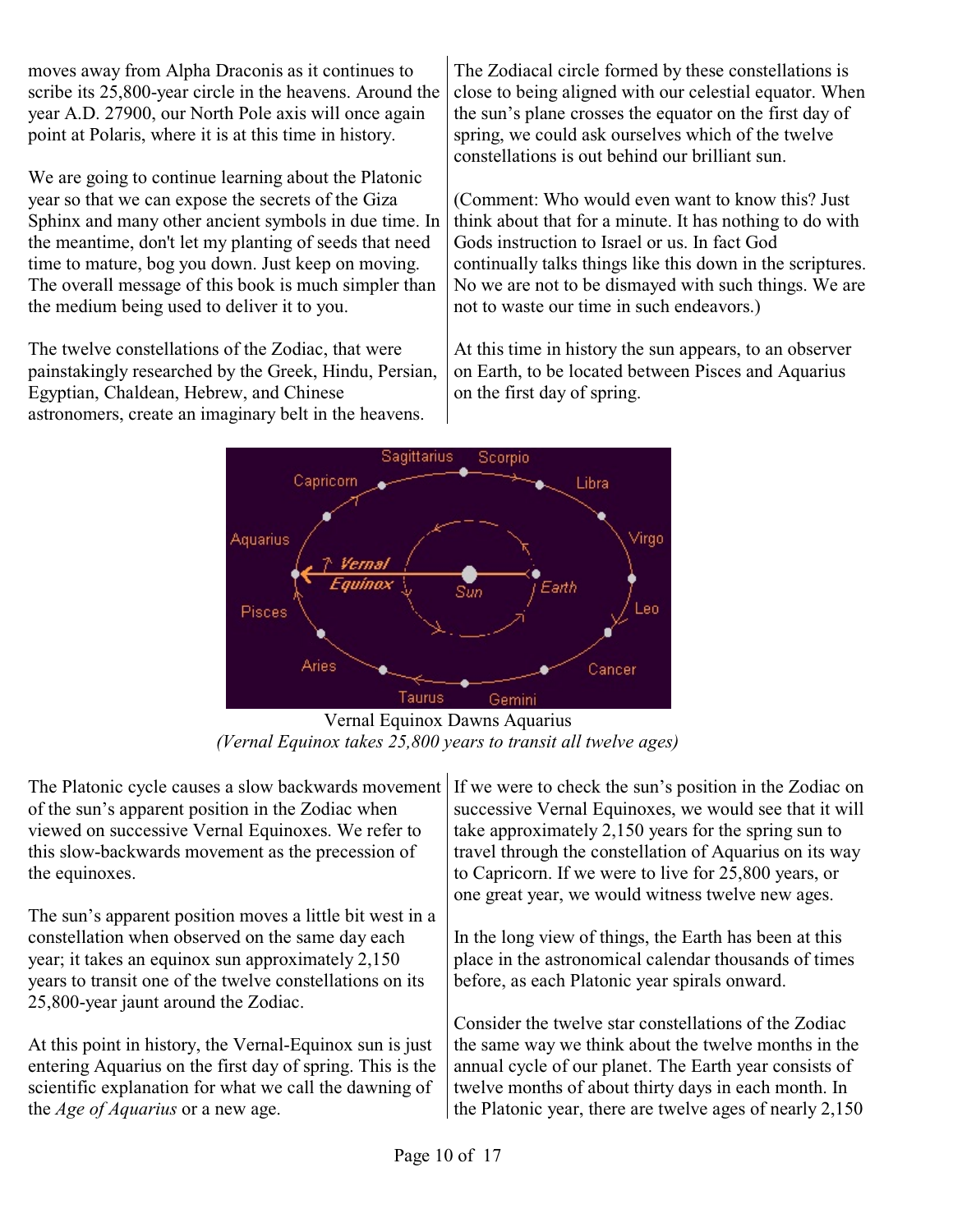years in each age.

(Comment: Are we seeing the clear link between the pagan calculations for the months in the calculating the pagan year? They are all solar based. They are an intricate part of the substance of the zodiac, which not only houses a solar year but a platonic year based on the precession of the equinox through the 12 mathematical divisions of the heavens. The entire thing has nothing to do with any of the commands of God other than the fact He tells us to absolutely have nothing to do with them, which we will cover shortly.)

The name of an age is taken from the name of the constellation that the Vernal-Equinox sun or the spring equinoctial point is traversing. When used correctly, the Zodiac is the master calendar or the face of a clock for the Platonic year.

(Comment: Please read that again and again. It is also used by pagan religions and deceived Christians to set the clock for proclaiming Gods moedim, Their appointed times of meeting from year to year. It has become deceived Christianities baseline as well.)

Because there is no line in the heavens between the star constellations of the Zodiac, we find all the different shamans on the planet quoting us a different time for the start of our impending new age. Most people who are "into" this esoteric knowledge point to the year A.D. 2000, plus or minus 40 years, as the dawning of the Age of Aquarius.

Since such a gradual shift of ages is transpiring and there is no precise date for this event, we will have to be satisfied with just welcoming you to the dawning of a new age.

(Comment: We are quickly approaching the end of the age of man. That is the scriptural age we live in.)

The astronomical ruins around the Earth prove that the ancient shamans knew a lot more than we usually give them credit for. They understood not only the Platonic year, but some subtle variations in its slow-working celestial mechanism.

For example, many of these observatories, including Stonehenge on England's Salisbury Plain, accurately record the 18.6-year cycle of the moon. This cycle causes every eclipse of the sun to repeat itself at a different place on the earth every 18.6 years. It also creates an 18.6-year wave or nodding in the precessional movement called nutation.

Should we try to trace the sun's vernal-crossing point as it moves a bit west each year on the equator itself, we would not discern any even pattern in its movement because of the nutational cycle. However, when we observe the position of the sun in the Zodiac on successive Vernal Equinoxes, the westerly movement will appear "steady" as each year passes, because the stars and sun are too far away to be affected by the cycle of the moon.

(Comment: Did we get that? The moon actually takes precedence on the earth for accuracy. Just how did the astrologers use the moon in their proclamations of this esoteric and metaphysical knowledge? We will see that shortly. The zodiac is divided into 12 solar months not lunar months. The early stargazers set the pace for all others to follow. They put in place the methods and rules for today's astrologers. Remember their purpose for stargazing was to gain secret knowledge to be able to foretell the future and to direct ones life from day to day. We will see how the moon was used in this process from scripture.)

Our ancient ancestors not only understood the patterns of the Platonic year but they also incorporated the reckoning of that long cycle in the designs of their great monuments. We shall explore some of these markers, including the Great Sphinx, as we progress through the chapters of this book.

Now that we have been exposed to Plato's year with its twelve ages, let us create an imaginary time machine that we may use to view some of our previous ages. Climb aboard, set the "year" knob for "slow reverse", push the "travel" button on the main control panel, and hold onto your head — we're out of here.

*Secrets of the Sphinx* is an uplifting experience and an easy book to read. You will be thinking about this publication long after you set it down! **End of quote.**

As I mentioned earlier Andrew Raymond does a very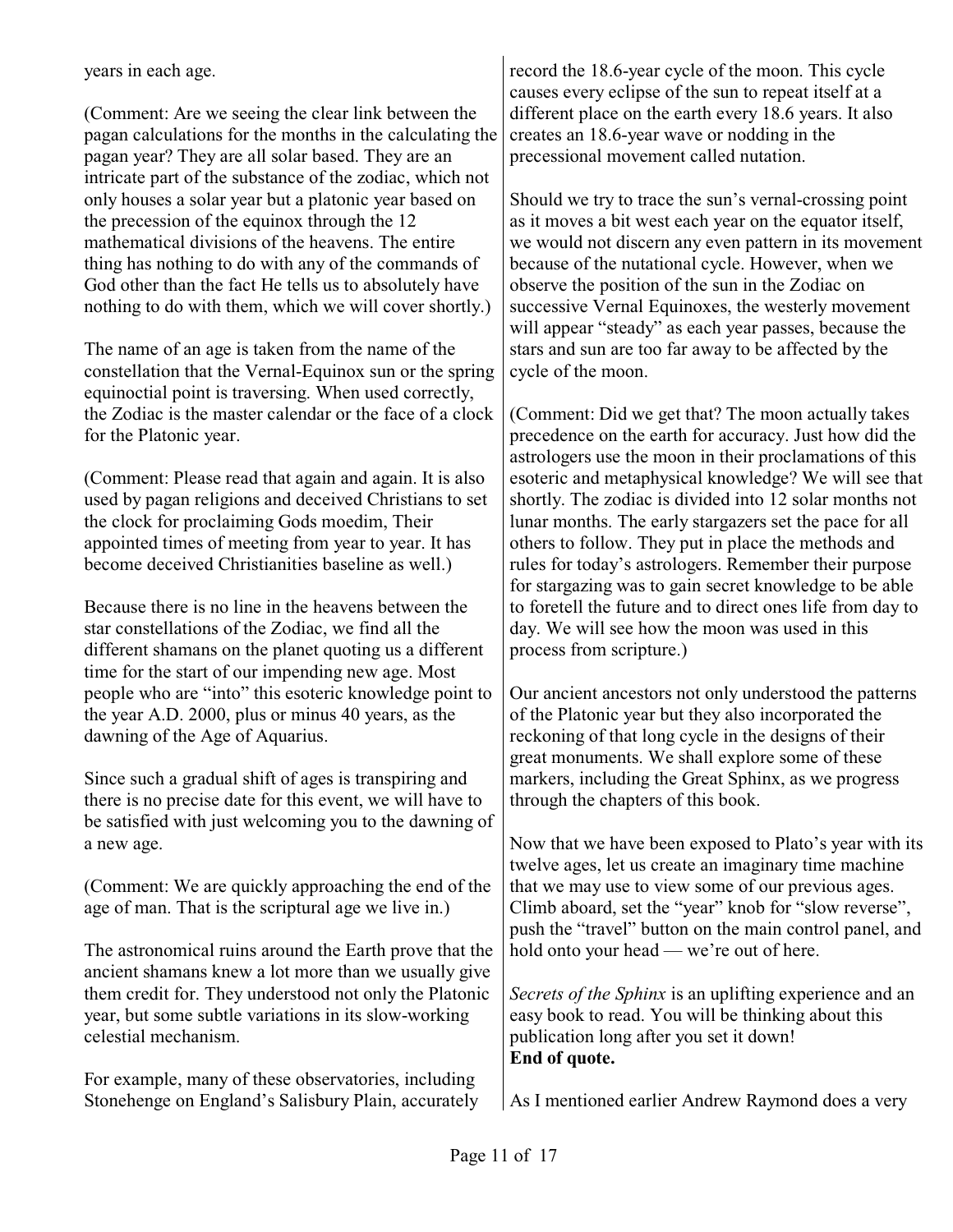good job addressing the subject from his point of view. It is concise and accurate and can give the individual the necessary understanding of the zodiac tools and uses. Again I mention that this is just skimming the surface of information available to read and research. Here we have seen some very important highlights we can use to tie this article together. I could have used a lot of other information and quotes from this author to expand on religions uses of all these pagan symbols, etc., which have worked their way into their present day worship practices. Here are a few.

"For the last two thousand years, the Vernal-Equinox sun has been traveling westward through Pisces the Fish. During this period of time, many people on the planet have been drawing fish symbols in the sand and talking about the fisherman of souls. The fish is one of the more recognizable symbols in Christianity. In the parables, Jesus feeds the multitude of seekers with only a few small fishes. The fish, however, is not just a Christian symbol. It is common to many cultures of the Piscean Age. The Greeks and the Romans maintained the fish symbol in reverence of the goddess of love, beauty, and fruitfulness who was born of the foam of the sea. She was known as Aphrodite by the Greeks, Astarte by the Phoenicians, and Venus by the Romans."

"Vatican Proclaims Pisces the Sixth Age Even the Roman Catholic Church informs us that it was the sixth age of the world when Jesus, the fisherman of souls, was born. Listen with the Pope every Christmas Eve as a member of the, clergy reads the revered Martyrologier or Calends on a live broadcast of Midnight Mass from the Vatican in Rome. The Calends, or calendar, reads in part, "In the time of the 194th Olympiad; in the year 752 after the foundation of Rome; in the 42nd year of the Empire of Octavian Augustus Caesar; while peace reigned in all the Earth; in the sixth age of the world; Jesus Christ, . . . was born." The sixth age of the world in this Platonic year is the Piscean Age"

### "Vatican Introduces New Calendar

When the Christians were breaking away from the Jewish-Aries traditions and moving further into the Piscean Age, they proclaimed, "We want our own new beginning or spring holiday." The church

clergy decided that the next Sunday after the Passover full moon would be designated as the Christian feast called Easter. When the Passover full moon falls on a Sunday, the Christians make the next Sunday after the full moon Easter. This ensures that Easter will never be celebrated on the first day of the Jewish Passover. The Vatican astronomers used the Metonic cycle of the moon to determine the calendar dates for Easter numerous years before the spring full moons occurred. The Metonic cycle is the same 18.6-year cycle of the moon that we referred to as nutation, when we explored it previously in this publication."

"In summing up what information we have covered so far, I would say that we are near or at the end of an age, we are approaching the halfway turning point in our current Platonic year, and we can anticipate some very big changes. Relax! The planet is at least four billion years old. The dinosaurs have been extinct for nearly 65 million years. We have spiraled through 39 Platonic years in just the last million years. This is not the end of the world; in fact, everything is progressing as it is written. I would say, though, that this is a time of revelations. It is time to reveal the truth. It is also a time to revel, which means a time for celebrating, merrymaking, and festivities. Everything is happening in perfect harmony with the astronomical cycles of our universe. The razing of the falling age will give way to the spring of a new one."

"Everything we have been talking about in all these chapters has been based on the Spring Equinox which takes place on March 21. What do we know about the Autumnal Equinox, on or near September 22, when the sun's plane crosses the equator heading south towards the Tropic of Capricorn? Almost everything we have said about the Vernal Equinox holds true for the Autumnal Equinox, except that the Fall-Equinox sun crosses on the opposite side of the celestial equator. The Vernal Equinox is going into Aquarius, the Man, at this time in the Platonic year, and the Autumnal Equinox is just dawning into Leo, the Lion, for the next 2,150 years. That accounts for two heads of those winged beasts or cherubim if I am counting right."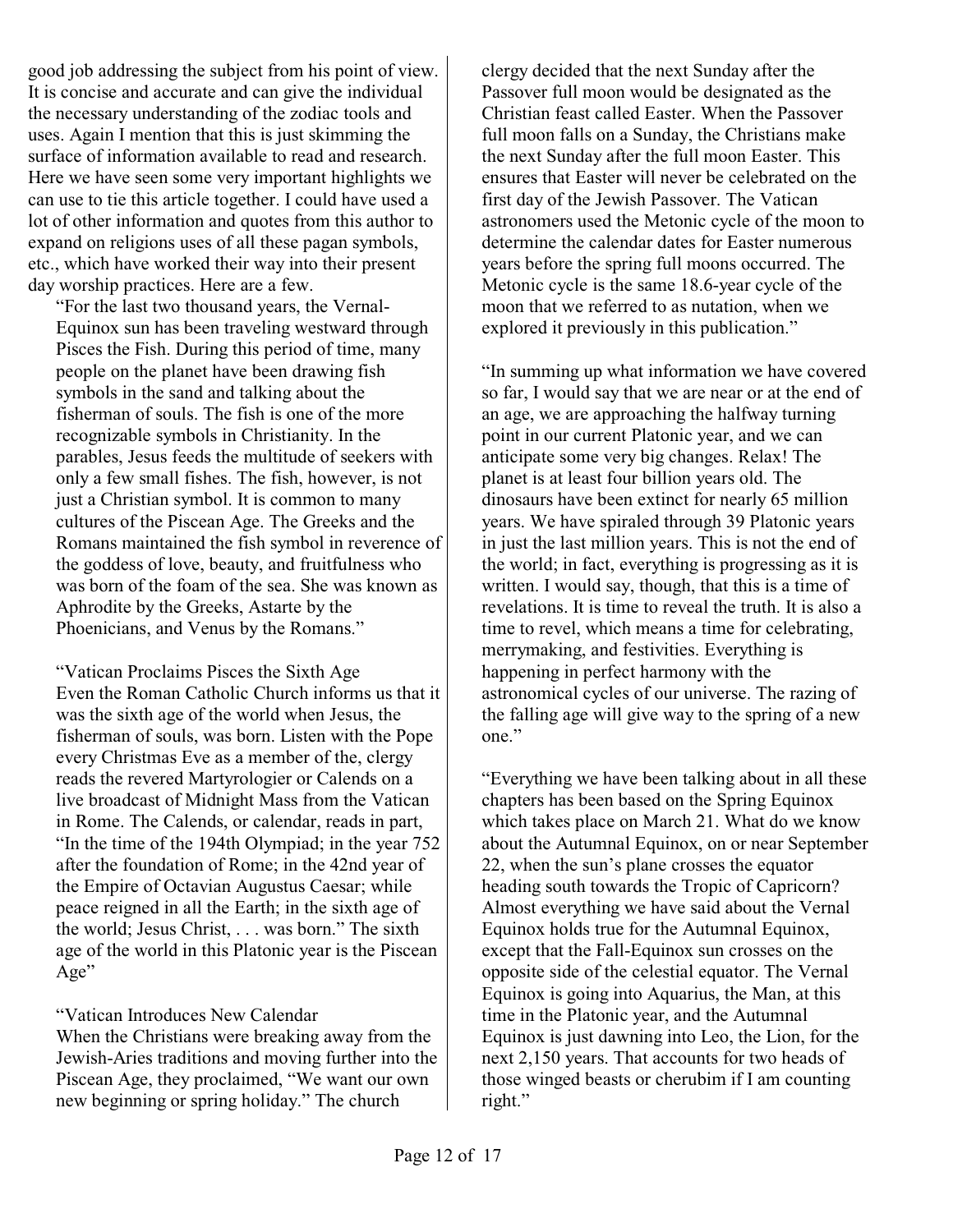"If I thought I could make this chapter any easier for us to digest by eating those two winged monsters and having the other two for dessert when they finish stewing in my brain, I would do so (even though I am a total vegetarian). It would be worth it just to free the universe for all time of these spiraling monsters. Next time we should make them Mickey, Minnie, Donald, and Goofy. Our descendants might find these four geni much easier to comprehend.

Let us make a model to see if we can locate and understand the two missing cherubim. Picture a right angle cross with four arms of equal length. Next, place the Autumnal Equinox and Leo the Lion at the end of the top arm. Position the Spring Equinox and Aquarius the Man on the bottom arm of the cross on the same line as Leo the Lion. Now take the Sphinx, that runs around binding things together, and skewer it on the vertical beam of the cross between Aquarius and Leo. Calm Down! We're using imaginary lines, so it doesn't hurt. Now that we all have the Great Sphinx of Giza on the vertical beam of the cross binding the Man and the Lion, we are getting our first glimpse of the male aspect of this hermaphroditic Sphinx. In due time, we will meet the Sphinx and a few of its mythological friends on our journey to the twilight zone. They will unite to reveal their hidden-timely symbol, but, as you can plainly see, I don't mind lifting a few veils to expose some clues along the way."

"Let us take the four geni of the cross and put them into the wheel of the Zodiac where they belong. We will leave the Spring and Autumnal Equinoxes, along with the Summer and Winter Solstices, attached to the ends of the cross. Now put the cross in the middle of the Zodiac and spin it. Don't hold your breath! The cross is going to take 25,800 years to make one revolution. Notice! We have the ancient and universal symbol for the planet Earth — a cross in a circle."

I don't think I have to make a lot of comment on such things other than the fact that we are at the end of the age of man and that we can expect some pretty wild things to come including an explosion in Satanic

knowledge. When I read things like this I cannot help but think of Gods warnings to the churches in the book of Revelation, in particular to Thyatira and when He says, "do not know (or learn) the deep things of Satan." Brethren, these are the deep things of Satan and we need to have nothing to do with them. So back to the subject we have been addressing.

We have covered a lot of information from many different sources and many different perspectives to this point on why we do not use a calendar utilizing the zodiac baseline called the vernal equinox. It is time to let God tell us in His own words why we should not do so. Isaiah the prophet of God, in clearly understood language tells us about the various tools and methods used by the seekers of esoteric knowledge and their outcome.

Isaiah 47 should be read in its entirety, but for brevities sake we will look at some of the highlights of that chapter.

Verse 9; "But these two shall come to you in a moment, in one day: the loss of children, and widowhood. They shall come upon you in their fullness because of the multitude of your sorceries, for the great abundance of your enchantments."

Here we have a foretelling of the future as to an outcome for a specific action by a prophet of God. He is declaring the outcome before it happens as only God can do. No star or planet, can do so for this is reserved unto God and His holy prophets for a sign as to His authority. So here Isaiah did not get this from stargazing or the likes, but from the Creator of them. Listen to what the cause of this prophesied outcome was and is, "multitude of sorceries and great abundance of enchantments."

Now lets let God define what these abominable practices were.

"Your wisdom and your knowledge have warped you." (Verse 10).

So where and how did they get it?

Verse 12-13; "Standing now with your enchantments and the multitude of your sorceries, in which you have labored from your youth. Perhaps you will be able to profit? Perhaps you will prevail? You are wearied in the multitude of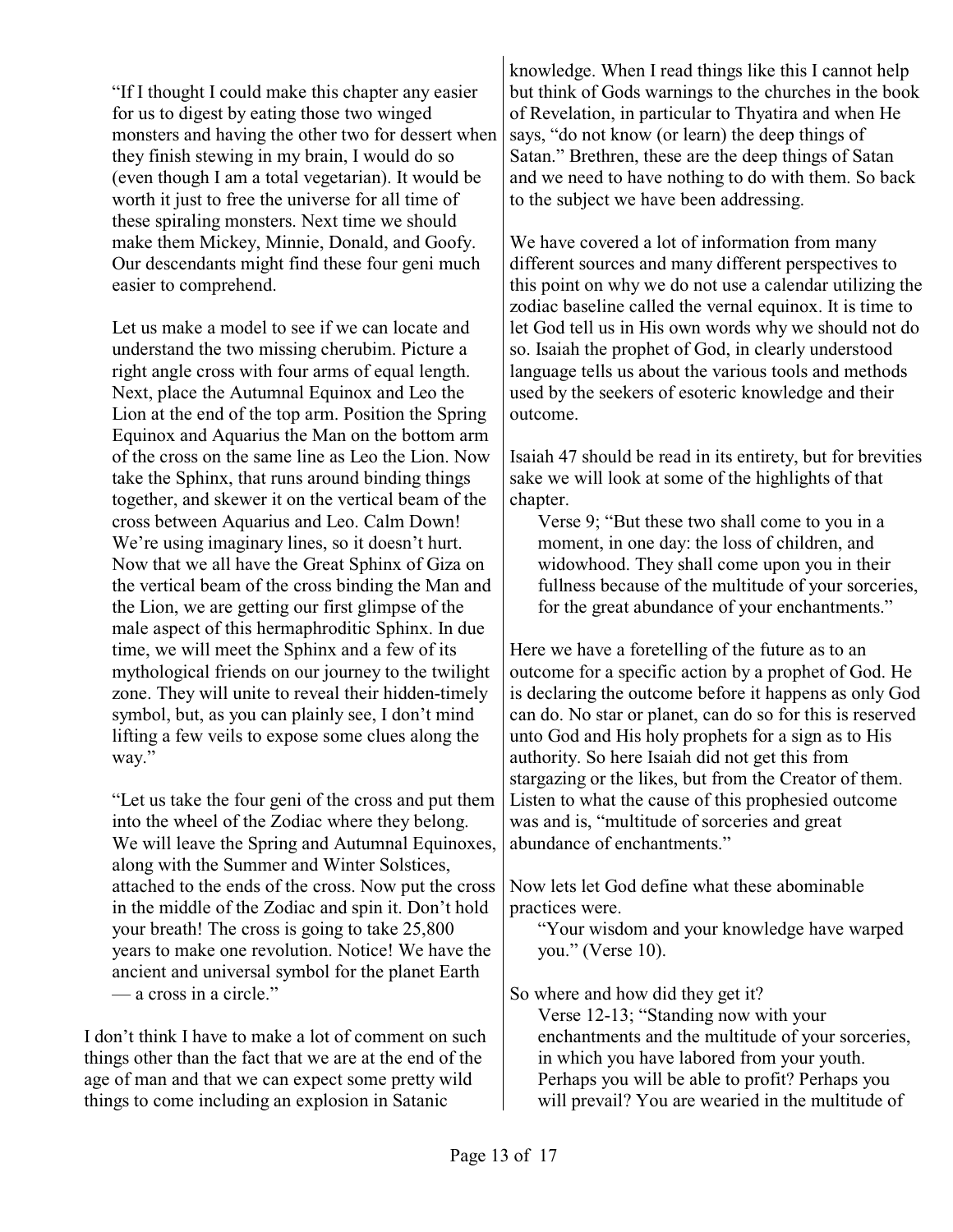your counsels; let now the astrologers, the stargazers, the monthly prognosticators stand up and save you from these things that shall come upon you."

Now lets read that from the Interlinear Bible. "Stand now among your spells and your sorceries in which you have wearied yourself since your youth. Perhaps you will be able to profit; perhaps you may cause quaking. You are exhausted (because of the futility) by your many plans (based on predictions derived from the stars); let those dividing the heavens (promoter of the zodiac) stand up now and save you (from the real future events), the gazers into the stars, making known what is coming on you into the new moons."

What an incredible summation of what we are not to do. Oh yes, the pagans are dismayed looking into the heavens. Their outcome is clear if we believe God. He condemns these practices in any form. Could God be any clearer as to how the heavens have been used contrary to the simple biblical commands of how to use them as tools for the calendar and the determining of Gods appointed times of meeting with Them. Here in Isaiah 47 we are seeing a direct outcome for adding to the scriptures. Such things become useless pursuits to worshipping God. They are evil in every aspect and unclean to us and must not be used in our worship of the Father or the keeping of the commandments. Following such useless things will weary us out, break us, and beat us down, as to the truth. All the plans and predictions based on them will be in vain for they are predicated on false knowledge. This evil knowledge and understanding and practice of gazing into the stars and resultant proclamations have been going on for a long time. They can't save anyone from anything nor can they predict what will befall anyone, good or bad at anytime.

So when did these sorcerers and enchanters make their predictions?

"… making known what is coming on you into the new moons."

Talk about counterfeit. Once again Satan doesn't miss a trick. They made predictions covering the time frame of one new moon until the other. They set the pattern and rules for the modern day sorcerers and enchanters

to follow. We call them astrologers and mediums today. Their monthly predictions are contained in their horoscopes, but follow a loose monthly schedule. The months are named for the 12 divisions of the heavens after the pattern of the Zodiac. These are evil practices, right down to the very last vestige of that false, counterfeit, system. The magical baseline for it is the precession of the equinox. That is the magic moment of the vernal equinox which moves around the earth a little further each year until it completes a Platonic year every 25,800 years. That magical, mathematical, moment in time, occurs each March when the sun is exactly over the equator. Nowhere in scripture do we see anything remotely connected to its use as a command of God as to proclaiming the moedim or appointed times. Our tools are simple and visible. God tells us we are to make these proclamations from year to year and in their year. Satan says why bother waiting on God to make the matter known, I will show you how to do so way in advance, I will show you how to predict them millennia in advance, so you can go about more important things, like following your own appointed times of fun and merriment.

"Your New Moons and your appointed feasts My soul hates; they are a trouble to Me, I am weary of bearing them."

The scriptures tell us clearly we are to use the light as seen from the earth, of the lesser light and greater light for calendar purposes. These are the only two tools in the heavens we are to use for this pursuit. The stars are used for navigation and the watches of the night. They have nothing to do with secret or esoteric knowledge. Genesis 1:14 tells us what heavenly signs are to be used for.

"Let there be light in the firmament of the heavens to divide the day from the night; and let them be for signs (owt; clearly visible) and appointed times (not seasons) and for days and years."

Verse 15 tells us we are to use their light as it shines on the earth as the clearly visible sign as to timing. That's not metaphysical, esoteric, secret knowledge, but clearly visible signs made available to all.

One can ask the question at this time, does God tell us here in Genesis the  $1<sup>st</sup>$  chapter which of these lights (sun and moon) are to be used as to days, nights, years, etc.?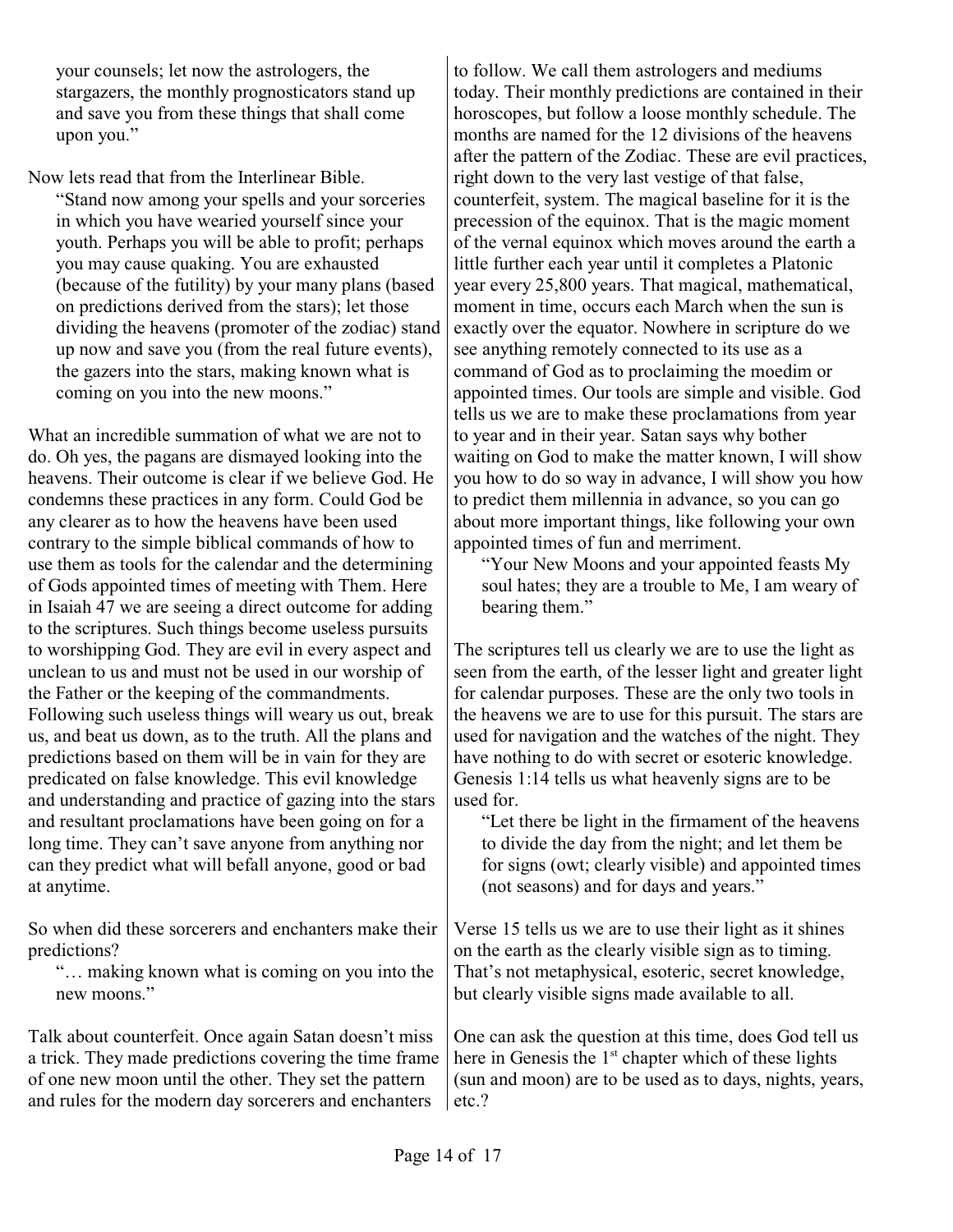The answer is no!

God says He has a pattern in how He teaches us. "Precept upon precept, precept upon precept, line upon line, line upon line, here a little, there a little." We must understand that God teaches us through the entirety of His scriptures. So if He doesn't define the roles as to the cycle of days, years, etc here, where can we find it?

## Psalm 104:19;

"He appointed the moon for appointed times; the sun knows its going down."

How simple is that to understand! The sun is used to determine the start and finish of a day by its going down below the horizon. It is also used to separate the day from the night. As well with its authority to govern the daily cycle it is used to determine the weekly cycle of creation, the seven-day week of perfection as depicted by the  $1<sup>st</sup>$  chapter of Genesis.

Is the sun used for determining what we call feast days or moedim in the Hebrew which we know as the appointed times of meeting with God on an annual basis? The answer is completely no! The scriptures we just read tell us the moon was appointed by God for that purpose, specifically the new moon or first crescent of light seen from the earth. Once again that is why it qualifies as a visible sign. Imagine that.

The moon is used to determine the feast days of God from year to year thus we have a lunar based year and not a solar based year. We do not use the moon to determine any part of a day for that is under the suns authority as is the break between day and night and the weekly schedule of 7 days.

Do we use the sun to determine the length of a month? Of course not, at least not biblically speaking. Neither overlaps into the others authority. The same applies to the year. The moon is the only heavenly light sign we use to determine a calendar year. The pagan solar or sun based year is approximately  $365\frac{1}{4}$  days long with four invisible major points of time called equinoxes and solstices. It has 12 months as set forth by astrologers, which have no relevance to the moon. The lunar based year has either 12 or 13 months and can run from approximately 353 to 383 days give or take

one, for the lunar cycle is approximately 29 ½ days in length. The lunar year has months either 29 or 30 days, which are not preset as the current Rabbinical Calendar are, for we are to wait on God in all things dealing with Their annual appointed times of meeting with us.

That's it for the heavenly bodies involvement in the calendar. So how do we determine any given year? All the feast days are assigned to a particular annual agricultural harvest time. You can call them seasons but it can confuse the issue for in Israel there are only two divisions of the year, summer and winter. Using the English word season implies four major breaks in the year, spring, summer, fall, and winter. Their use in a biblical based calendar is a lie perpetuated by the convincing deceptions of Satan the devil. Scripture tells us otherwise,

"While the earth remains, seedtime and harvest, and cold and heat, and winter and summer, and day and night, shall not cease" (Gen. 8:22).

That's a promise from God after the flood and it is a big lesson as to how He looks at the earth. Here He talks about the patterns in place from His perspective. They are all calendar related. God fits Their appointed times within the cycle of agriculture, based on one summer and one winter. One is cold the other is warm. They are not determined by some magic moment in the sky but by the weather. In Israel the time of harvest lasts at least 8 months of the year. That is a simple fact. It isn't started and stopped every 6 months.

According to scripture the first biblical month is Abib. It is called so for a purpose. Abib is a name and an agricultural term describing a specific new moon period defined by mature barley, which is the first able to reproduce itself in the harvest cycle. That corresponds to the Gregorian calendar designation for March/April. This is what the bible calls the early or first harvest. It is determined by the first fields of barley being able to harvest during the week of Unleavened Bread. At the end of the  $12<sup>th</sup>$  lunar month if the barley will not be ready to offer a first fruit offering during the days of UB then the lunar year is extended by another lunar month in order to let the barley mature. This is the agricultural harvest, which is used to start the new year, not some invisible, mathematical equinox. I once had a fellow tell me he could see an equinox and thus it qualified as a "sign"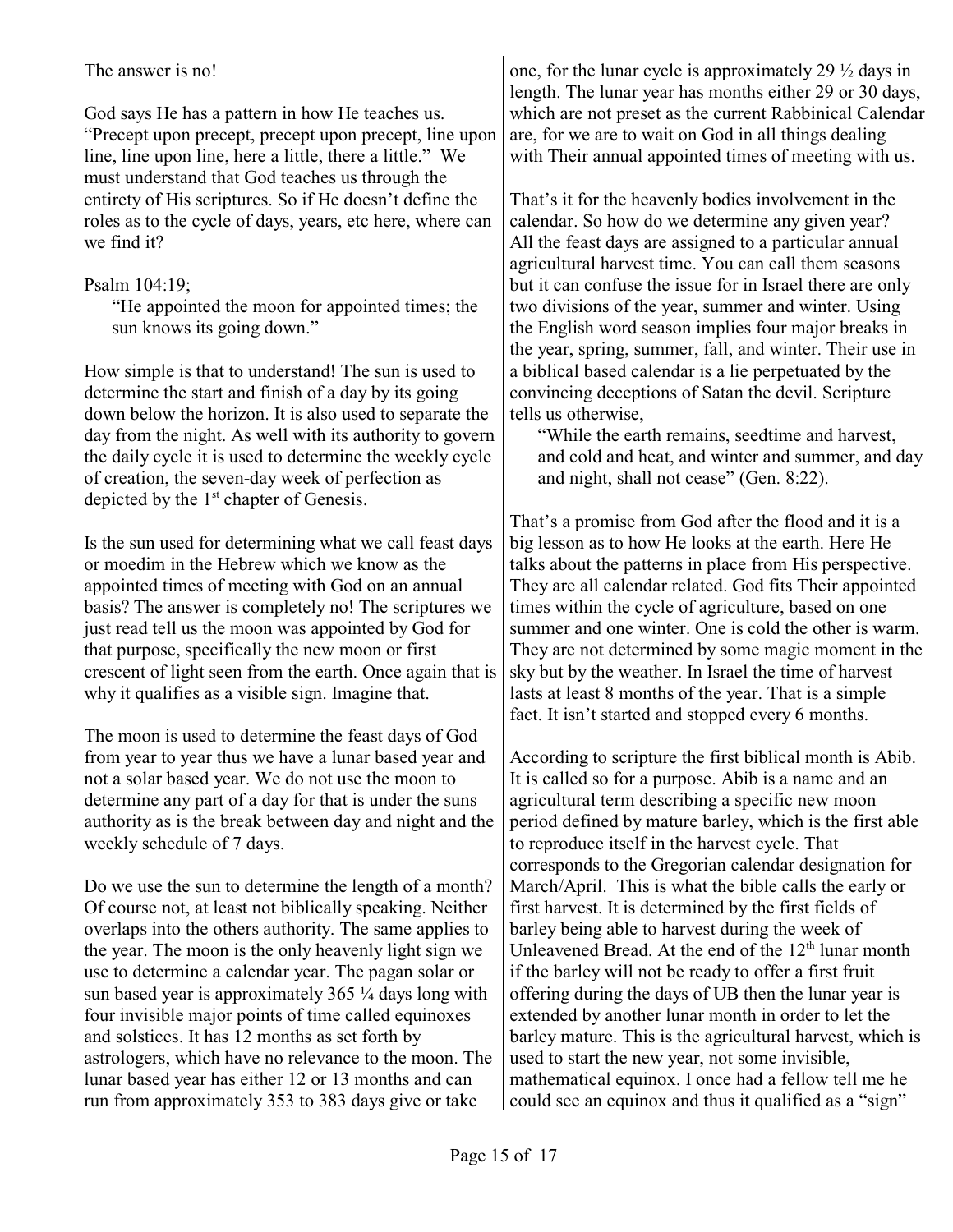from Genesis 1. My reply was longer than it should have been for I asked how he wasn't blinded for life from looking at the sun at 12 noon at the equator on March  $20<sup>th</sup>$ . He didn't get it but I hope we all do. A simple illustration, with a lot of understanding.

Scripture tells us the first month is Abib, thus the barley harvest is the focus of how to determine that month. If the harvest is going to be ready to start during the middle of the month following the  $12<sup>th</sup>$  lunar month so that a wavesheaf offering can be made the new year starts. If it will not be ready a  $13<sup>th</sup>$  lunar month is added to the current year to allow for the maturing of the barley crop. This simple visible pattern is combined with the simple visible new moon to create an agricultural/new moon based calendar.

This mature barley used for the first fruits wavesheaf offering is representative of the resurrected body of Christ, the hope of all creation. That is why it is the focus of God and not the zodiac baseline. That is just a brief summary as to the barley etc. You can get a lot more information from articles we have on line or available by mail on the subject.

It is also very important that the timing of the new year, as well as the months, is made from the perspective of being in Israel, the Promised Land. It is not made from where one happens to be at locations scattered all over the face of the earth. God is not the author of confusion. Let there be no mistake as to this point. It is from Israel period.

Deuteronomy 11:10-12, "For the land to which you are going to posses it, is not as the land of Egypt from where you came, where you sowed your seed and watered it with your foot, as a garden of herbs. But the land which you are entering to posses it, is a land of hills and valleys, drinking water from the rain of the heavens; a land which Yehovah your God cares for; the eyes of Yehovah your God are constantly on it from the beginning of the year to the end of the year."

Yes, Gods calendar is an agricultural/lunar based one, determined by the criteria as seen from the Promised Land and no other. That completely rules out any solar year and certainly any magic moment in time, which happens to occur 2,000 miles away. That should answer my question for all when I asked earlier if

Christ was referring to the location of the vernal equinox when making the statement about 12 hours of light in that day. He was referring to where He was standing, for that is where Gods focus on earth is.

Judaism as well as Christianity has fallen into the calendar trap of Satan the devil which he used to confuse the timing of the true moedim of God. Both are using the same mathematical tools to establish their annual holy days and the start of their years. Both are opposed to the clear teaching of scripture. Each has predetermined mathematical months, not biblical months starting with the new moon, the first crescent of light visible from the earth. Both have mathematical years. One is completely based on the sun while the other is claimed to be a combination of sun and moon. Each uses a solar based 19 year time cycle. There is no authority to be found in scripture to do so. God uses the sun for the determination of days, the moon for months, and the barley and moon for intercalating years. That is why every annual holy day, is set by the timing of the barley wavesheaf offering. Absolutely no equinox involved at any time.

Pagan religions have used the imaginary zodiac baseline for millennia, and so has deceived Christianity. Even some in modern Judaism use it as well and it is going to be used by them when they switch back to a visible calendar in the near future. They will not use the barley but the vernal equinox to determine the timing of the year. That should not come as any surprise.

Satan is very clever. If it we not for the scriptures of God being preserved in the form of the Masoretic Text and the spirit God gives us to discern such things, we would be all deceived by the Devil.

Isaiah the prophet tells us that the law goes forth from Zion and the word of God from Jerusalem (Is. 2:3). It is in this context that God tells Judah,

"Your New Moons and your appointed feasts My soul hates; they are a trouble to Me, I am weary of bearing them."

What a sad situation then and now. However we have much to be thankful for. God has allowed many of us to understand the simplicity of scriptural patterns. The calendar system we use today is the same one used in